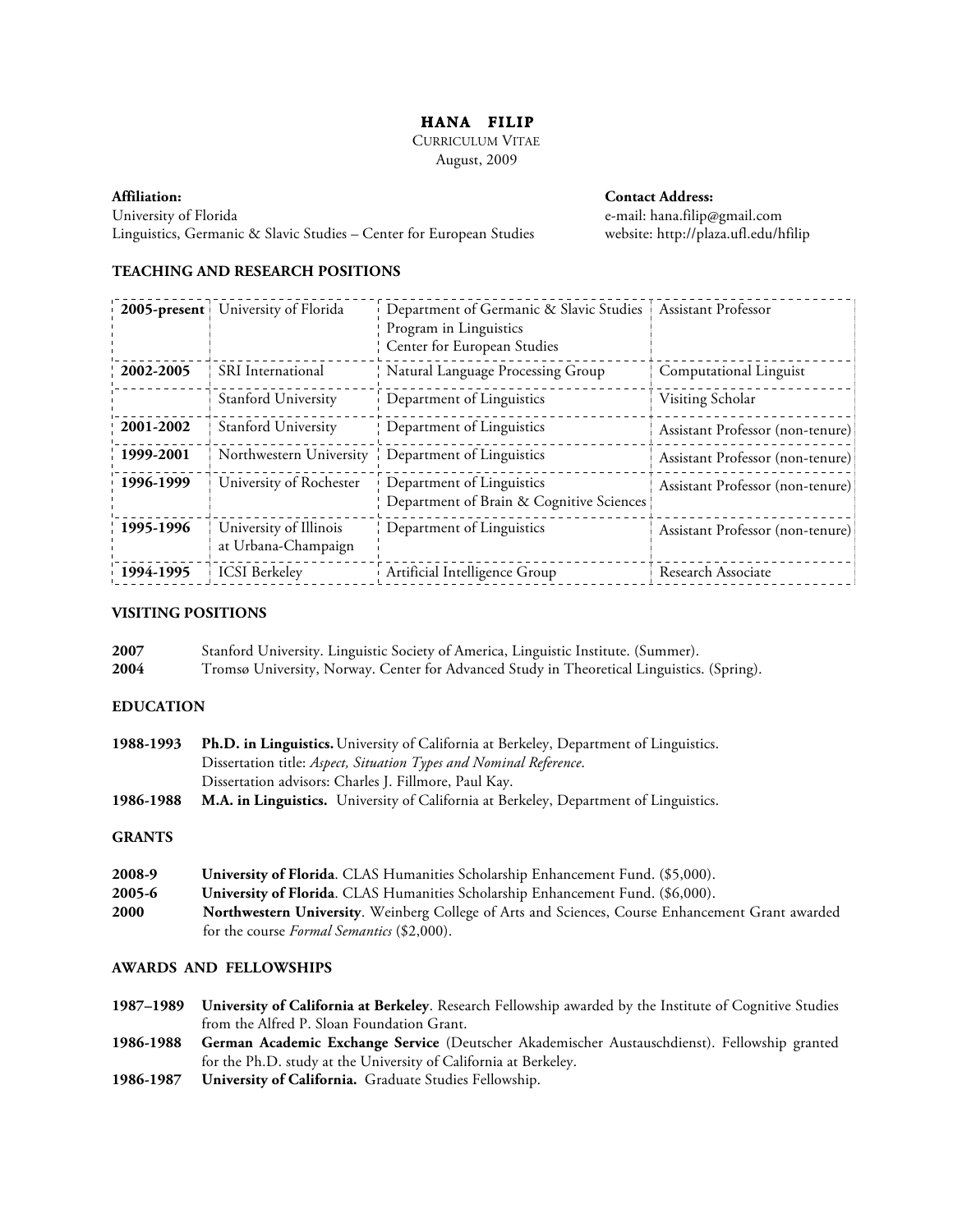#### **HONORS**

**2006 University of Florida**. Nominated for a CLAS excellence in teaching and mentoring award.

## **PUBLICATIONS**

#### **Books, Sole Author**

- 1. Under contract and accepted for publication. *Aspect* (working title). Oxford: Oxford University Press. The text will be close to, but is not to exceed, 100,000 words.
- 2. 1999. *Aspect, Eventuality Types and Noun Phrase Semantics.* New York: Routledge. 321 pages.

#### **Books, Edited**

- 3. 2005. *Formal Approaches to Slavic Linguistics (FASL 14).* The Princeton University Meeting. James Lavine, Steven Franks, Hana Filip and Mila Tasseva-Kurktchieva (eds.) Ann Arbor, MI: Michigan Slavic Publications.
- 4. 1987. *Proceedings of the Thirteenth Annual Meeting of the Berkeley Linguistics Society*. Jon Aske, Natasha Beery, Laura Michaelis and Hana Filip.

#### **Books, Contributor of Chapter(s)**

- 5. To appear. "Aspectual Class and Aktionsart." *Semantics: An International Handbook of Natural Language Meaning*, edited by Klaus von Heusinger, Claudia Maienborn and Paul Portner. Berlin and New York: Mouton de Gruyter. 29 pages.
- 6. 2008. Auwera, Johan van der & Hana Filip. "(Tense), aspect, mood and modality an imperfect 2008 state of the art report." *Unity and Diversity of Languages*, edited by Piet van Sterkenburg. Amsterdam: John Benjamins. Pp. 201-214. Refereed.
- 7. 2008. "Events and Maximalization." *Theoretical and Crosslinguistic Approaches to the Semantics of Aspect*, edited by Susan Rothstein. Amsterdam: John Benjamins. Pp.217-256. Refereed.
- 8. 2005. "Measures and Indefinites." *Reference and Quantification: The Partee Effect*. Festschrift for Barbara Hall Partee, edited by Gregory N. Carlson and Francis Jeffry Pelletier. CSLI: Stanford, CA. Pp.229-288. Refereed.
- 9. 2005. "On Accumulating and Having it All: Perfectivity, Prefixes and Bare Arguments." *Perspectives on Aspect*. *Studies in Theoretical Psycholinguistics*, Volume 32, edited by Henk Verkuyl, Henriette de Swart and Angeliek van Hout. Dordrecht: Springer. Pp. 125-148. Refereed.
- 10. 2002. "Reduced Relatives Judged Hard Require Constraint-Based Analyses" (with Michael K. Tanenhaus, Gregory N. Carlson, Paul D. Allopenna and Joshua Blatt). *Lexical Representations in Sentence Processing*, edited by Susanne Stevenson and Paola Merlo. John Benjamins: *Computational Psycholinguistics Series*. Pp.255-279. Refereed.
- 11. 2000. "The Quantization Puzzle." *Events as grammatical objects, from the combined perspectives of lexical semantics, logical semantics and syntax*, edited by Carol Tenny and James Pustejovsky. Stanford: CSLI Press. Pp.39-91. Refereed.
- 12. 1996. "Psychological Verbs and the Syntax-Semantics Interface." *Conceptual Structure, Discourse and Language*, edited by Adele E. Goldberg. Stanford: Center for the Study of Language and Information. Pp.131-147. Refereed.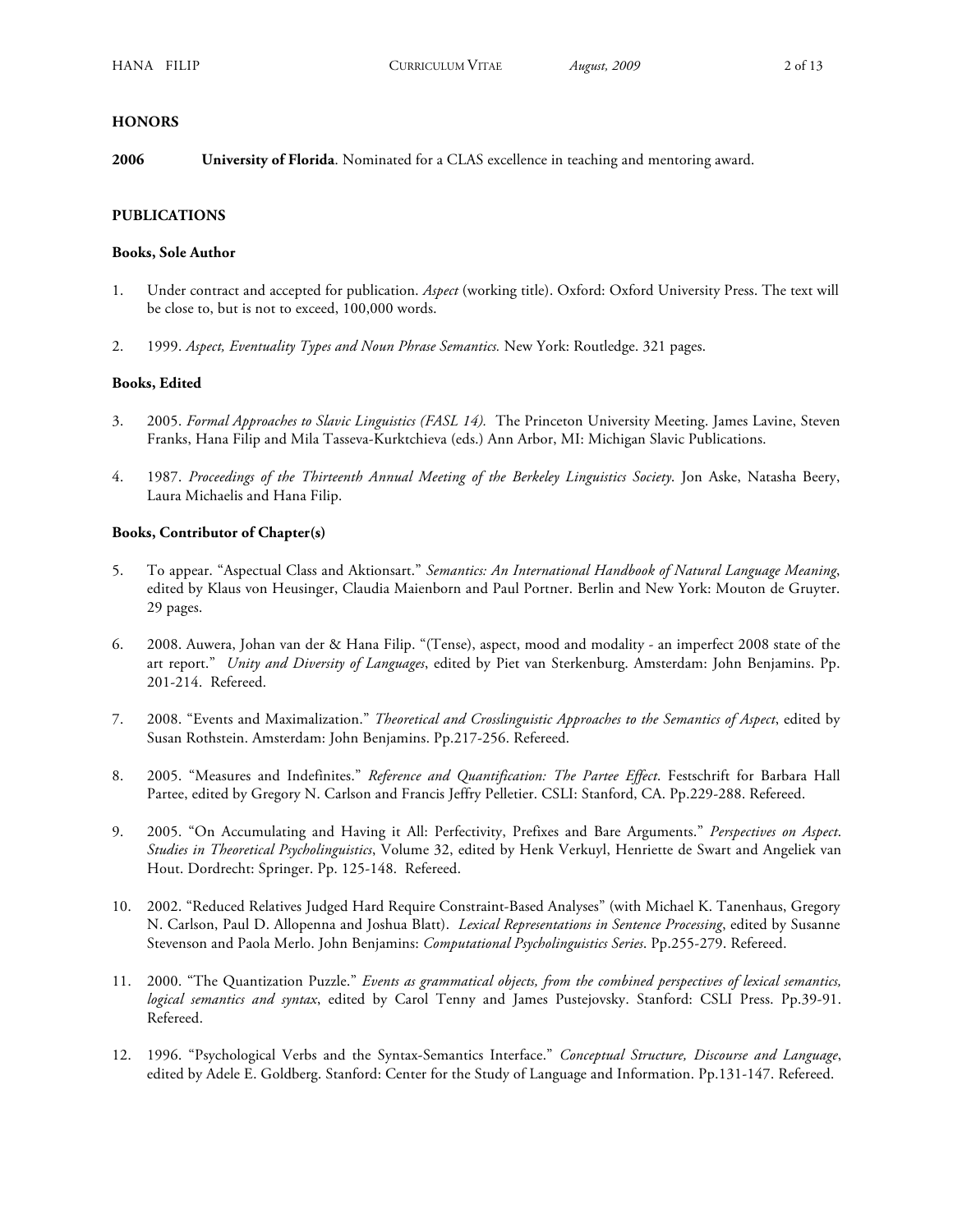- 13. 1996. "Boundedness in Temporal and Spatial Domains." *Cognitive Linguistics in the Redwoods*, edited by Eugene H. Casad and Dirk Geeraerts. Berlin: Mouton-De Gruyter. Pp.655-692. Refereed.
- 14. 1994. "Aspect and the Semantics of Noun Phrases." *Tense and Aspect in Discourse*, edited by Co Vet and Carl Vetters. Berlin & New York: Mouton De Gruyter. Pp. 227-255. Refereed.
- 15. 1989. "Aspectual Properties of the AN-Construction in German." *Tempus Aspekt Modus. Die lexikalischen und grammatischen Formen in den germanischen Sprachen* ('Tense - Aspect - Mood. Lexical and Grammatical Forms in the Germanic Languages'). *Linguistische Arbeiten*, Band 237, edited by Werner Abraham and Theo Janssen. Tübingen: Max Niemeyer Verlag. Pp.259-292. Refereed.

#### **Refereed Publications**

- **• Journals**
- 16. 2005. "Telicity as a Semantic Parameter" (with Susan Rothstein). *Formal Approaches to Slavic Linguistics (FASL) XIV.* The Princeton University Meeting, edited by James Lavine, Steven Franks, Hana Filip and Mila Tasseva-Kurktchieva. Ann Arbor, MI: University of Michigan Slavic Publications. Pp.139-156.
- 17. 2004. "The Telicity Parameter Revisited." *Semantics and Linguistic Theory (SALT) XIV*. Ithaca: CLC Publications, Department of Linguistics, Cornell University. Pp. 92-109.
- 18. 2004. "Prefixes and the Delimitation of Events." *Journal of Slavic Linguistics* 12. Pp.55-101.
- 19. 2002. "Circumscribing Referential Domains in Real Time Language Comprehension: Size Matters Only When You Have to Do It" (with Craig Chambers, Michael K. Tanenhaus, Kathleen M. Eberhard and Gregory N. Carlson). *Journal of Memory and Language* 47. Pp. 30-49.
- 20. 2001. "Distributivity Strengthens Reciprocity and Collectivity Weakens It" (with Gregory N. Carlson). *Linguistics and Philosophy* 24. Pp. 417-466.
- 21. 2001. "Nominal and Verbal Semantic Structure: Analogies and Interactions." *Language Sciences*, Elsevier Science, Ltd. Pp. 453-501.
- 22. 2001. "The Semantics of Case in Russian Secondary Predication." *Semantics and Linguistic Theory (SALT) XI*, edited by Rachel Hastings, Brendan Jackson and Zsofia Zvolenszky. Ithaca: CLC Publications, Department of Linguistics, Cornell University. Pp. 192-211.
- 23. 1998. "Words and Worlds: The Construction of Context for Definite Reference." Craig Chambers, Michael K. Tanenhaus, Kathleen M. Eberhard, Gregory N. Carlson and Hana Filip. *Proceedings of the Twentieth Annual Conference of the Cognitive Science Society*, edited by M. A. Gernsbacher and S. J. Derry. Mahwah, N.J.: Erlbaum. Pp. 220-225.
- 24. 1997. "Integrating Telicity, Aspect and NP Semantics: The Role of Thematic Structure." *Formal Approaches to Slavic Linguistics (FASL) III. The College Park Meeting 1994*, edited by Jindřich Toman. Ann Arbor Michigan Slavic Publications. Pp.61-96.
- 25. 1996. "Quantification, Aspect and Lexicon." *Proceedings of the ESSLLI '96 Conference on Formal Grammar*, edited by Geert-Jan M. Kruijff, Glynn Morrill, and Dick Oehrle. Prague: Charles University. Pp.43-56.
- 26. 1994. "Quantificational Morphology." *Formal Approaches to Slavic Linguistics (FASL) II. The MIT Meeting 1993*, edited by Sergey Avrutin, Steven Franks and Ljiljana Progovac. Ann Arbor Michigan Slavic Publications. Pp.144- 177.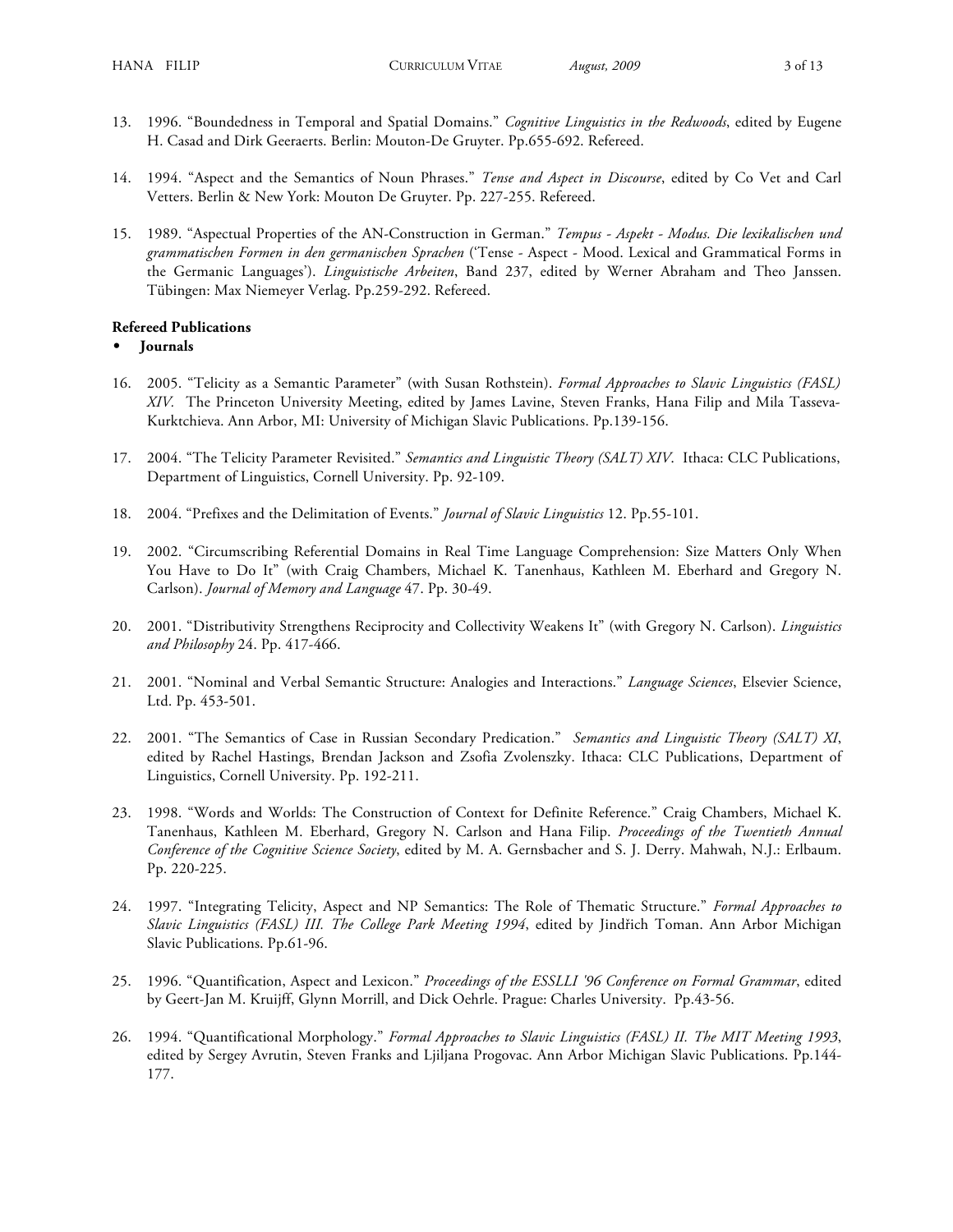#### **• Refereed Proceedings**

- 27. 1998. "Reduced Relatives: Lexical Constraint-Based Analysis." *Proceedings of the Meeting of the Berkeley Linguistic Society (BLS) 24*, edited by Bergen K. Benjamin, Madelaine Plauché and Ashlee C. Bailey. Berkeley: University of California at Berkeley. Pp.57-68.
- 28. 1997. "Sui Generis Genericity" (with Gregory N. Carlson). *Penn Working Papers in Linguistics 4.* Philadelphia: The University of Pennsylvania. Pp.91-110.
- 29. 1993. "On Genericity: A Case Study in Czech." *Proceedings the Berkeley Linguistic Society (BLS) 19,* edited by Joshua Guenther and Barbara Kaiser. Berkeley: University of California at Berkeley. Pp.125-142.
- 30. 1993. "Aspect and the Semantics of Quantity of Verbal and Nominal Expressions." *Proceedings of the Eastern States Conference on Linguistics (ESCOL) 9,* edited by Michael Bernstein. Ithaca: Cornell University. Pp.80-91.
- 31. 1993. "Verbal Aspect and Object Case Marking: A Comparison between Czech and Finnish." *Proceedings of the Western Conference on Linguistics (WECOL) 22*, edited by Joel Ashmore Nevis and Vida Samiian. Fresno: California State University. Pp.43-59.
- 32. 1992. "Aspect and Interpretation of Nominal Arguments." *Proceedings of the Chicago Linguistic Society (CLS) 28*, edited by Costas P. Canakis, Grace P. Chan and Jeanette Marshall Denton. Chicago: The University of Chicago. Pp. 139-158.
- 33. 1990. "Thematic Roles and Aspect." *Proceedings of the Western Conference on Linguistics (WECOL) 20,* edited by Barbara Birch, Katharine Hunt and Vida Samiian. Fresno: California State University. Pp. 88-99.
- 34. 1989. "The 'Missing Subjects' in German." *Proceedings of the Berkeley Linguistics Society (BLS) 15*, edited by Kira Hall, Michael Meacham and Richard Shapiro. Berkeley: University of California at Berkeley. Pp. 63-78.

#### **Reviews**

- 35. 1997. A review of *Cognitive space and linguistic case*: *Semantic and syntactic categories in English* by Izchak M. Schlesinger. Cambridge University Press. 1995. *Journal of Linguistics* 33:625-631.
- 36. 1996. A review of *Formal Approaches to Slavic Linguistics. The Ann Arbor Meeting*, edited by Jindich Toman. *The Slavic and East European Journal* 40:595-596.
- 37. 1995. A review of *Varieties of Czech: Studies in Czech Sociolinguistics* edited by Eva Eckert. *The Slavic and East European Journal* 39:154-156.

#### **Translations**

- 38. 1991. Translation from German into English of "Comments on John Searle: 'Meaning, Communication, and Representation'" by Jürgen Habermas. In *John Searle and his Critics*, edited by Ernest Lepore and Robert Van Gulick. Cambridge, Mass. and Oxford, London: Basil Blackwell. Pp. 17-30.
- 39. 1982. Translation from Russian into German of "Das Haus ohne Dichter" (The House without Poets) by Natalja Rubinstein. *Neue Rundschau*, 93. Jahrgang. Frankfurt am Main: S. Fischer Verlag. Pp.116-136.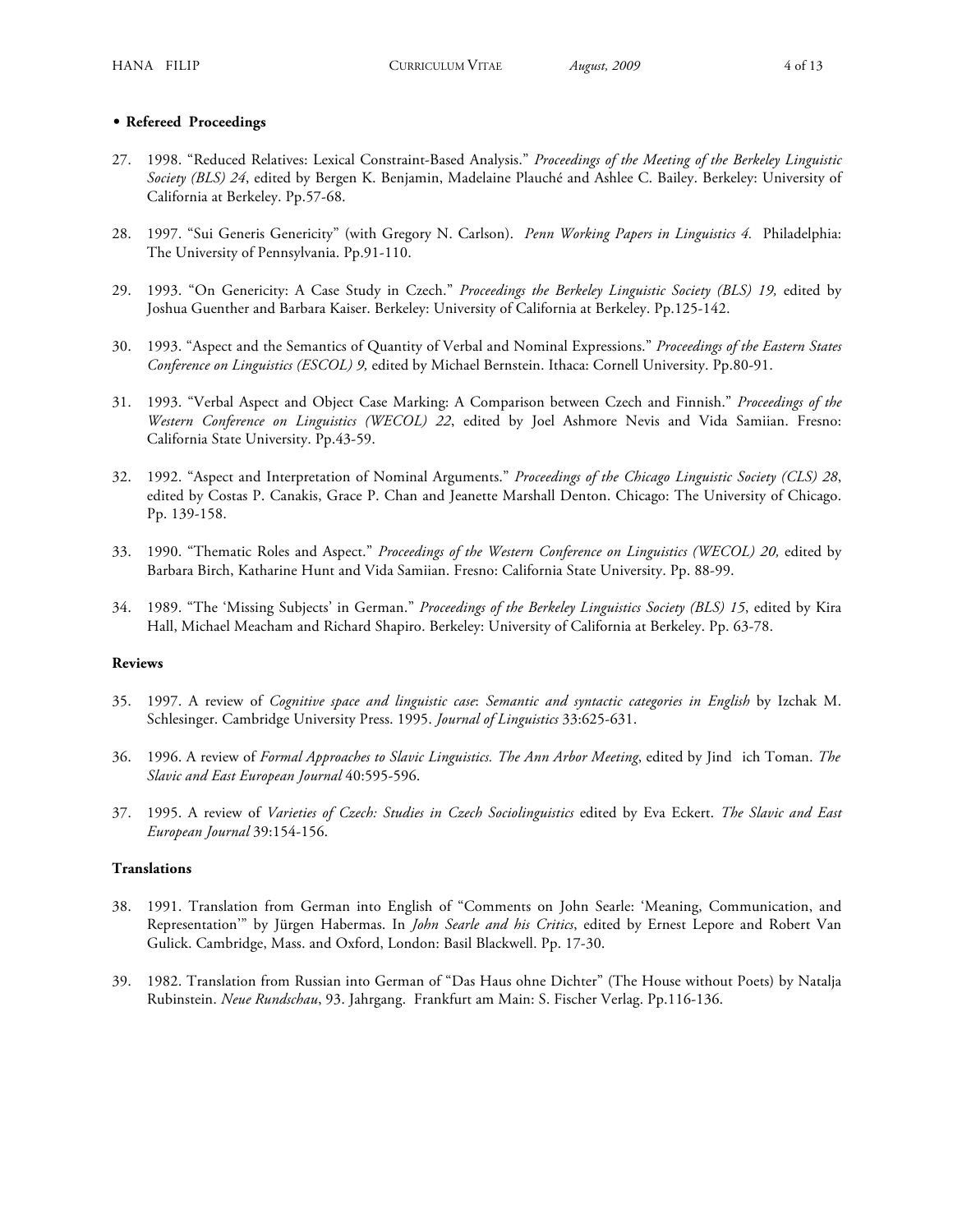#### **LECTURES**

#### **Keynote Lectures**

- 1. 2009 (February). Conference on *The Czech Language in Formal Grammar*. Masaryk University, Brno, The Czech Republic.
- 2. 2008 (December). Conference on *Formal Description of Slavic Languages* (FDSL 7.5). The Independent University of Moscow. Russia.
- 3. 2004 (June). "Measures and Indefinites." The 20th Annual Meeting of the *Israel Association for Theoretical Linguistics*. Bar-Ilan University, Ramat Gan, Israel.
- 4. 2001 (December). "Aspect, Eventuality Types and NP Semantics in Slavic Languages." *Keynote Speaker* and *Panel Discussant*, Conference on *Perspectives on Aspect*. Main organizer: Henk Verkuyl, Utrecht University, The Netherlands.

#### **Invited Lectures**

- 5. 2009 (February). A series of four lectures on aspect, indefinites and genericity. Charles University, Faculty of Arts, Institute of Czech Language and Theory of Communication, Prague, The Czech Republic.
- 6. 2007 (March). "Indefinites." Department of Linguistics. Princeton University.
- 7. 2005 (June). "Telicity and Perfectivity." Workshop on *Theoretical and Crosslinguistic Approaches to the Semantics of Aspect* organized by Susan Rothstein at Bar-Ilan University, Ramat Gan, Israel.
- 8. 2004 (May). "The Telicity Parameter Revisited." Department for Scandinavian Linguistics and Literature. University of Oslo, Norway.
- 9. 2004 (May). "Measures and Indefinites." Colloquium talk at the *Center for Advanced Studies in Theoretical Linguistics*. University of Tromsø, Norway.
- 10. 2003 (September). "Prefixed Verbs and Interpretation of Bare Arguments." Workshop on *Tense and Aspect* organized by Gillian Ramchand at LAGB Autumn Meeting, University of Oxford.
- 11. 2003 (February). "Imperfectivity: Its Delimitation in the Slavic Verbal System." Workshop on *Grammatical Polysemy: The Case of Imperfective Aspect in Russian*. University of Leipzig, Germany.
- 12. 2002 (December). "(In)Definite Descriptions." Department of Linguistics, Université de Genève. Genève, Switzerland.
- 13. 2002 (January). "Individual-Level Predicates as Restrictors in Generic Quantification." Linguistics Colloquium. Department of Linguistics, Stanford University.
- 14. 2001 (November). "Interaction of Genericity, I-level vs. S-level Predicate Distinction and Case Morphology." Workshop on *Genericity*. Organizers: Hans-Jürgen Sasse and Leila Behrens, Köln University, Germany.
- 15. 2001 (July). "The Semantics of Case in Russian Secondary Predicates." Department of Linguistics, Eberhard Karls Universität Tübingen, Germany.
- 16. 2001 (May). "The Semantics of Case in Russian Secondary Predicates." Department of Linguistics, University of Chicago.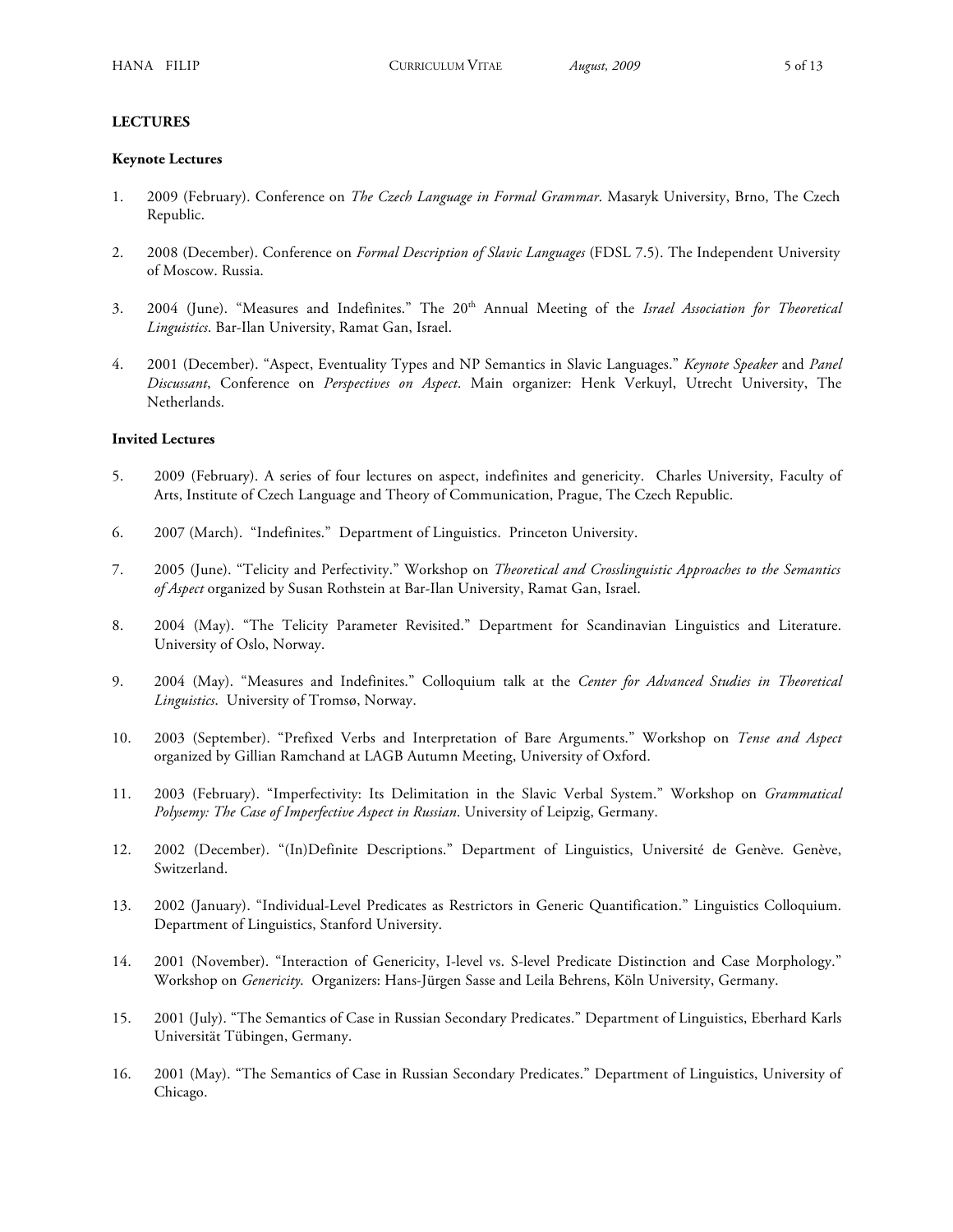- 17. 1999 (November). "Reduced Relatives: A Lexical Constraint-Based Approach." Cognitive Science Brownbag Colloquium. Department of Psychology, Northwestern University.
- 18. 1999 (October). "Reduced Relatives: A Lexical Constraint-Based Approach." Linguistics Colloquium. Department of Linguistics, University of Illinois at Urbana-Champaign.
- 19. 1997 (July). *Commentator* on the presentations by Sabine Iatridou and Alessandro Zucchi. Workshop on *Crosslinguistic Variation in Semantics*. 1997 Summer Institute, Linguistic Society of America, Cornell University. Organizers: Gennaro Chierchia, Sally McConnell-Ginet and Molly Diesing.
- 20. 1997 (June). "Aspect and Aktionsart in Slavic Languages." Workshop on *Events as Grammatical Objects, From the Combined Perspectives of Lexical Semantics, Logical Semantics and Syntax*. 1997 Summer Institute, Linguistic Society of America, Cornell University. Organizer: Carol Tenny.
- 21. 1997 (March). "Sui Generis Genericity." Linguistics Colloquium. Department of Linguistics, State University of New York at Buffalo.
- 22. 1996 (April). "Aspect and Lexical Quantification." Department of Linguistics, University of Amherst at Massachusetts.
- 23. 1992 (May). "Verbal Aspect and Nominal Argument Interpretation." Linguistics Colloquium. Department of Linguistics, The University of Texas at Austin.
- 24. 1989 (May). "A Semantic Analysis of German BE-verbs." Symposium on *Cognitive Linguistics*. Universität Duisburg, Germany.
- 25. 1988 (June). "Aspectual Properties of the AN-Construction in German." *Seventh Groningen Round-table: 'Tense-Aspect*-*Modus.'* [Typology of the Lexical and Grammatical Forms in the Germanic Languages.] Rijksuniversiteit Groningen, The Netherlands.

#### **Refereed Conference and Workshop Lectures**

- 26. 2009 (May). "Habituals and Q-adverbs." Conference on *Genericity: Interpretation and Uses*. École normale supérieure, Paris, France.
- 27. 2009 (April). "Imperfectivity and genericity: A non-reductionist analysis." Workshop on *Imperfective Form and Imperfective Meaning*. Department of Linguistics, Yale University.
- 28. 2008 (July). "Telicity by Parts, Degrees and Ends." *18th International Congress of Linguists*, Seoul, South Korea.
- 29. 2007 (December). "Indefinites in Slavic: A cross-linguistic and Slavic perspective." *The Annual Meeting of the American Association of Teachers of East European Languages (AATSEEL)*. Chicago.
- 30. 2005 (December). "Negative *Yes/No*-questions with the positive epistemic implicature." *The Annual Meeting of the American Association of Teachers of East European Languages (AATSEEL)*. Washington, DC.
- 31. 2005 (May). "Telicity as a Semantic Parameter." *Formal Approaches to Slavic Linguistics (FASL 14).* Princeton University, Princeton.
- 32. 2004 (January). "The Semantic Structure of Prefixed Verbs and their Arguments." Annual Meeting of the *Linguistic Society of America*, Boston.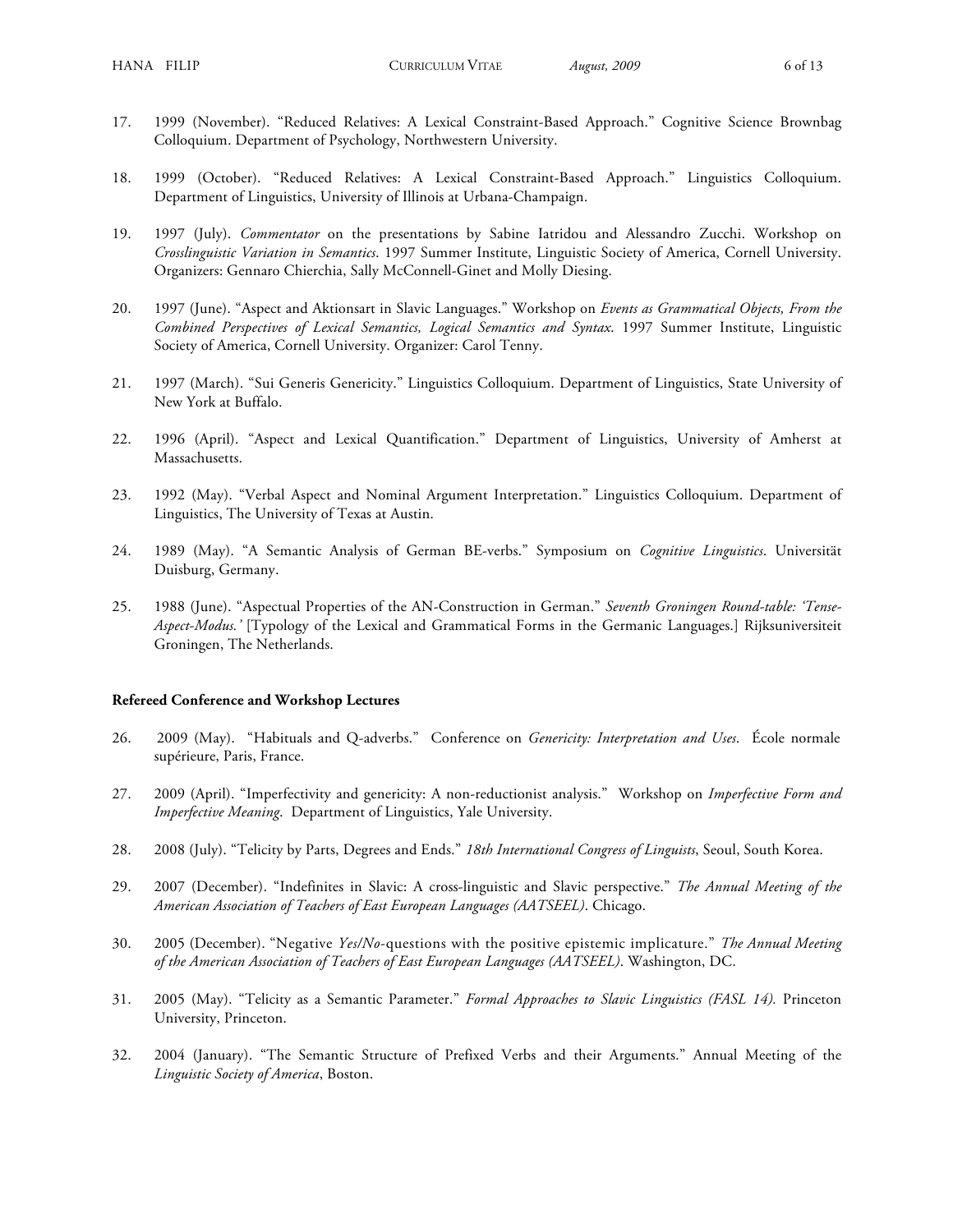- 33. 2001 (May). "The Semantics of Case in Russian Secondary Predicates." *SALT (Semantics and Linguistic Theory) XI*, New York University, New York.
- 34. 2000 (October). "The Semantics of Case in Russian Secondary Predicates" (with Chris Kennedy). *Workshop on Predicative Constructions*, Zentrum für Allgemeine Sprachwissenschaft ('Center for General Linguistics'). Berlin, Germany.
- 35. 1998 (May). "Context for Definite Reference: An Experimental Account" (with Craig Chambers, Michael K. Tanenhaus, Gregory N. Carlson). *The Annual Meeting of the Canadian Linguistics Association*. Ottawa, Canada.
- 36. 1998 (March). "Reduced Relatives Judged Hard Refute Lexical Syntactic Analysis." (with Michael K. Tanenhaus, Gregory N. Carlson, Paul D. Allopenna and Joshua Blatt). *The Eleventh Annual CUNY Conference on Human Sentence Processing*. New Brunswick, N. J.
- 37. 1998 (March). "Uniqueness and Referential Domains" (with Craig Chambers, Michael K. Tanenhaus, Kathleen M. Eberhard, Gregory N. Carlson). Poster presented at *The Eleventh Annual CUNY Conference on Human Sentence Processing*. New Brunswick, N. J.
- 38. 1998 (February). "Lexical Constraint-Based Approach to Reduced Relatives." *The Twenty-Fourth Annual Meeting of the Berkeley Linguistics Society*. University of California at Berkeley.
- 39. 1998 (January). "The Quantization Puzzle." Annual Meeting of the *Linguistic Society of America*, New York.
- 40. 1998 (January). "Definites, Indefinites and the On-Line Construction of Referential Domains" (with Craig Chambers, Michael K. Tanenhaus, Gregory N. Carlson). *Annual Meeting of the Linguistic Society of America*, New York.
- 41. 1997 (December). "Distributivity Strengthens Reciprocity and Collectivity Weakens It" (with Hana Gregory N. Carlson. *Conference on Semantics* organized by Edit Doron and Fred Landman. Jerusalem.
- 42. 1997 (April). "Constraint-Based Approach to Aspect Shift and Coercion." The *Thirty-Third Annual Meeting of Chicago Linguistic Society*. Chicago.
- 43. 1997 (February). "Sui Generis Genericity" (with Gregory N. Carlson). *The Twenty-First Penn Linguistics Colloquium*. The University of Pennsylvania. Philadelphia.
- 44. 1995 (January). "Psychological Verbs and the Syntax-Semantics Interface." *Annual Meeting of the Linguistic Society of America*, New Orleans.
- 45. 1994 (November). "Psychological Verbs and Conceptual Structure." Conference on *Conceptual Structure, Discourse and Language*. University of California at San Diego. La Jolla.
- 46. 1994 (May). "Integrating Telicity, Aspect and NP Semantics: The Role of Thematic Structure." A symposium on *Aspect: Current Perspectives* sponsored by the University of California at Los Angeles Center for European and Russian Studies and Department of Slavic Languages and Literatures.
- 47. 1994 (May). "Integrating Telicity, Aspect and NP Semantics: The Role of Thematic Structure." The Third Annual Workshop on *Formal Approaches to Slavic Linguistics*, University of Maryland, College Park.
- 48. 1993 (May). "Quantificational Morphology." The Second Annual Workshop on *Formal Approaches to Slavic Linguistics*, Massachusetts Institute of Technology. Boston.
- 49. 1993 (February). "Habitual and Generic Sentences: A Case Study in Czech." *The Nineteenth Annual Meeting of the Berkeley Linguistics Society*. University of California at Berkeley.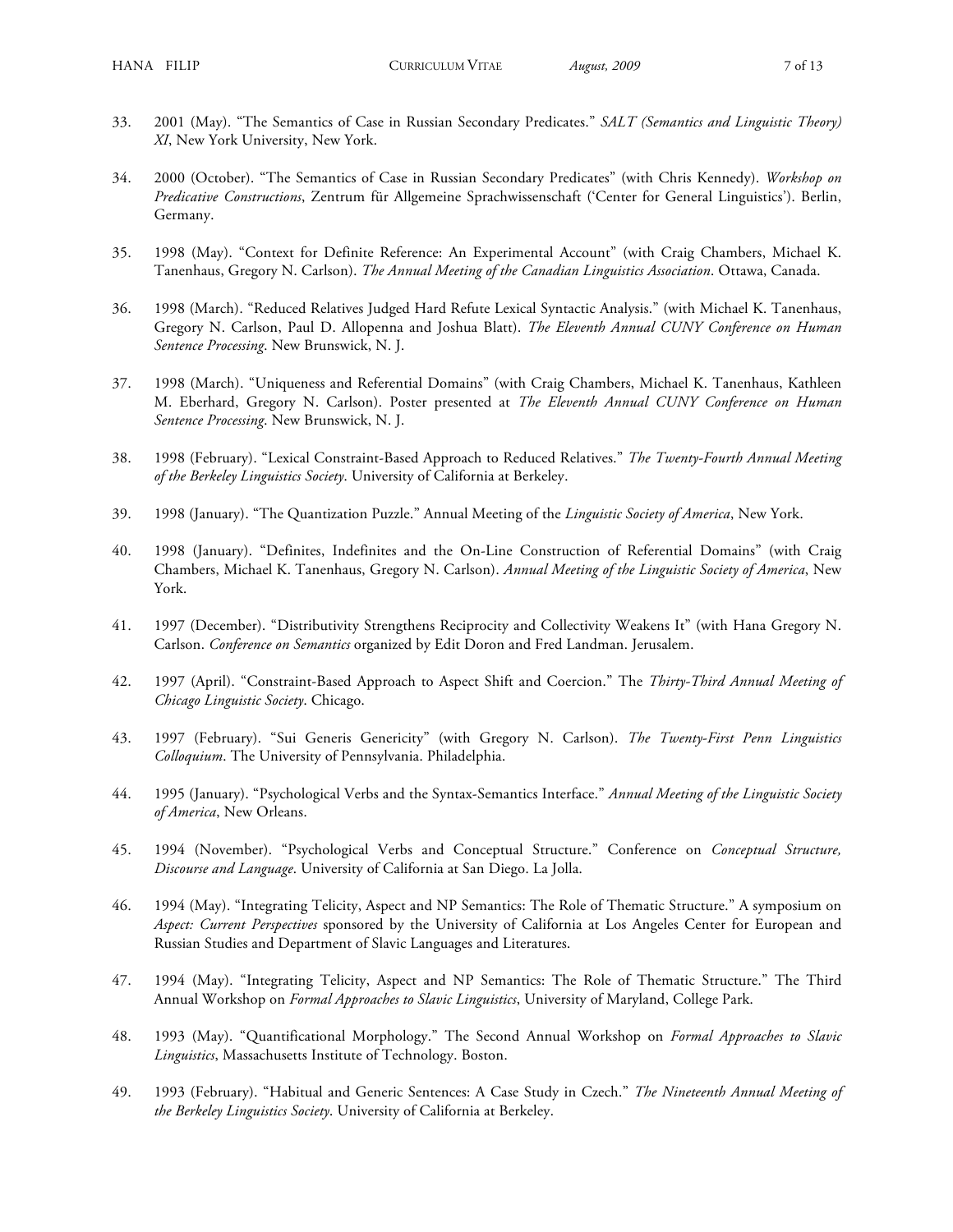- 50. 1993 (January). "Habitual and Generic Sentences: A Case Study in Czech." *Annual Meeting of the Linguistic Society of America*, Los Angeles.
- 51. 1992 (November). "Event Structure and Semantics of Nominal Expressions." Conference on *The Relationship between Linguistic and Conceptual Representation* organized by the Max-Planck Institute, Nijmegen, and the Linguistic Society of Belgium. Antwerp, Belgium.
- 52. 1992 (November). "Aspect and the Semantics of Quantity of Nominal and Verbal Expressions." *The Ninth Eastern States Conference on Linguistics*, State University of New York at Buffalo. Buffalo.
- 53. 1992 (November). "Verbal Aspect and Object Case Marking: A Comparison between Czech and Finnish." *Cognitive Linguistics Workshop*, University of California at San Diego, La Jolla, and University of California at Berkeley, Berkeley.
- 54. 1992 (October). "Verbal Aspect and Object Case Marking: A Comparison between Czech and Finnish." *The Twenty-Second Western Conference on Linguistics*. The University of Arizona at Tucson.
- 55. 1992 (April). "Aspect and Interpretation of Nominal Arguments." *The Twenty-Eighth Annual Meeting of Chicago Linguistic Society*. The University of Chicago.
- 56. 1991 (July). "Aspect and Individuation*.*" *Second International Cognitive Linguistics Association Conference*. University of California at Santa Cruz.
- 57. 1991 (May). "The Role of 'Incremental Theme' in the Constitution of Aspect Semantics." *The Fifth Annual Cognitive Linguistics Workshop*. The University of California at San Diego.
- 58. 1990 (October). "Thematic Roles and Aktionsart." *The Twentieth Western Conference on Linguistics*. The University of Texas at El Paso.
- 59. 1989 (December). "Nominal Reference and Aspect: Aspectually Determined Sort-Shifting in Czech." *Annual Meeting of the Linguistic Society of America*, Washington, D.C.
- 60. 1989 (February). "The 'Missing Subjects' in German." *The Fifteenth Annual Meeting of the Berkeley Linguistics Society*. University of California at Berkeley.
- 61. 1987 (October). "German BE-verbs Revisited." *The First Annual Cognitive Linguistics Workshop*. University of California at Berkeley.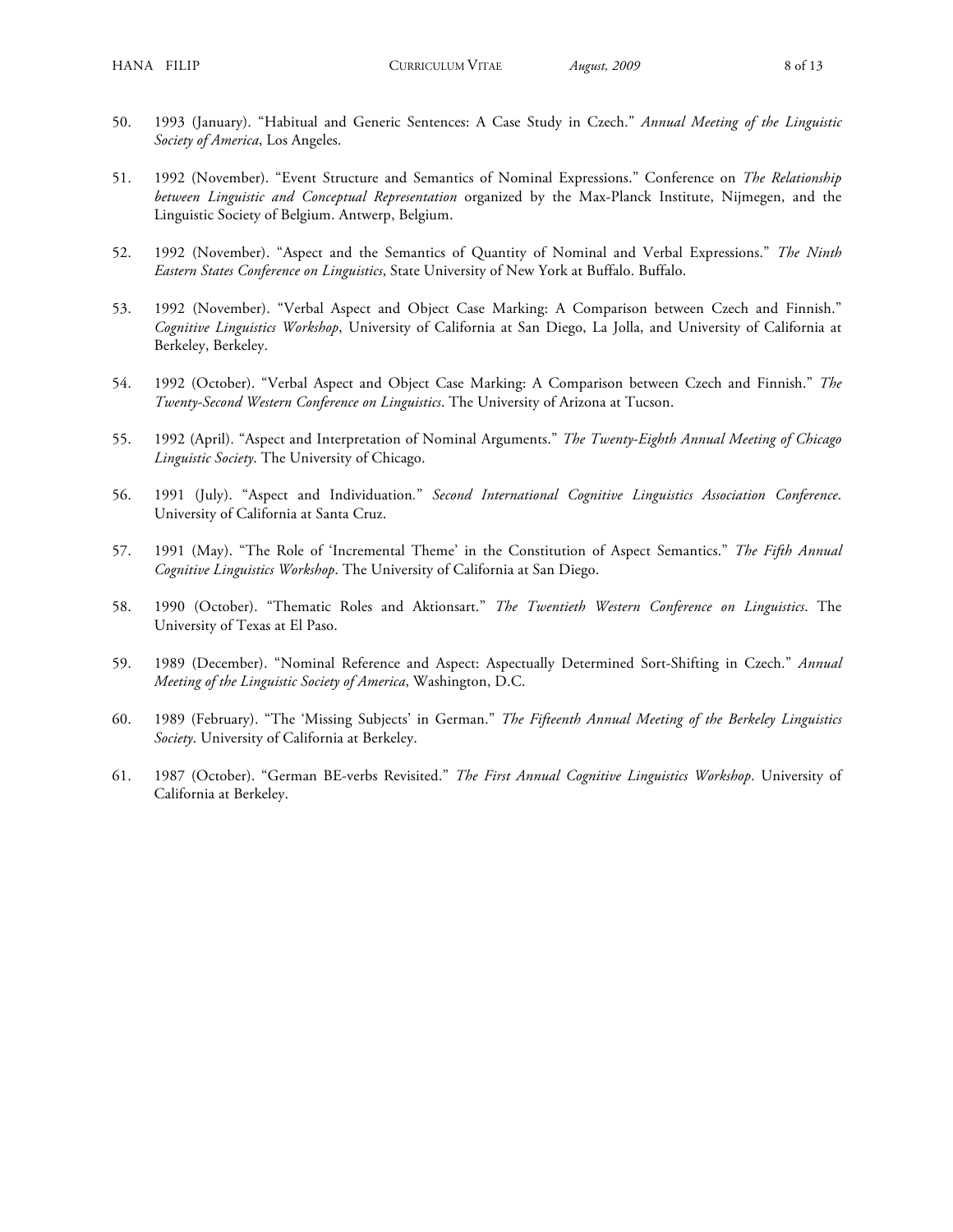## **RESEARCH POSITIONS**

2002-2005. *Research Associate, Computational Linguistics*, SRI International - *Discern* NLP Group, Menlo Park, California.

- **•** information extraction, retrieval and data content analysis
- **•** data oriented syntactic and semantic analysis of synonym substitution
- **•** large-scale English lexical databases
- **•** use of ontologies, domain-independent and domain-specific
- **•** semantics-to-knowledge representation mapping, driven by domain-independent as well as domain-specific ontologies and inferences
- detecting of redundancies, conflicts and contradictions in extracted text pieces from different documents
- **•** question-answering and dialogue systems
- **•** dialogue modeling to recognize intentions underlying speakers' queries based on particular syntactic patterns and associated conceptual analysis
- **•** Latent Semantic Analysis for language modelingshallow semantic parsing
- August 1997-July 1999. *Postdoctoral Fellow*, University of Rochester. Research Grant awarded to James F. Allen (Computer Science Department), Gregory N. Carlson (Department of Linguistics) and Michael K. Tanenhaus (Department of Brain and Cognitive Sciences and Department of Linguistics).
	- ambiguity resolution determined by the interaction of syntactic and lexical semantic constraints (garden path sentences, definite noun phrases and pronouns)
	- role of semantic-conceptual cues (such as those implied by prepositions) in limiting the domain of interpretation for a subsequent definite noun phrase
- January 1994-July 1995. *Academic Training*, Charles J. Fillmore (supervisor), Department of Linguistics, University of California at Berkeley.
- June-August 1993. *Research Associate and Consultant*, Berkeley Speech Technologies, Inc., Berkeley, California.
- August 1990-December 1992. *Research Assistant* to Professor Stephen E. Palmer, Institute of Cognitive Science, Grant from Alfred P. Sloan Foundation, University of California at Berkeley.
- July 1988-May 1990. *Research Assistant* to Professor John R. Searle, Department of Philosophy and Institute of Cognitive Science, University of California at Berkeley.
- April 1987-May 1989. *Research Assistant* to Professor Paul Kay, Institute of Cognitive Science, Grant from Alfred P. Sloan Foundation, University of California at Berkeley.

#### **TEACHING**

Areas: semantics, pragmatics, syntax, typology, morphology, linguistic field methods, introduction to linguistics, Slavic/Czech linguistics and language, French linguistics, philosophy of language, cognitive linguistics, computational linguistics

| University of Florida                      | $2005$ -present.          |
|--------------------------------------------|---------------------------|
| Stanford University                        | Academic year 2001 - 2002 |
| Northwestern University                    | Academic years 1999-2001  |
| University of Rochester                    | Academic years 1996-1999  |
| University of Illinois at Urbana-Champaign | Academic year 1995-1996   |
| San José State University                  | Academic year 1994-1995   |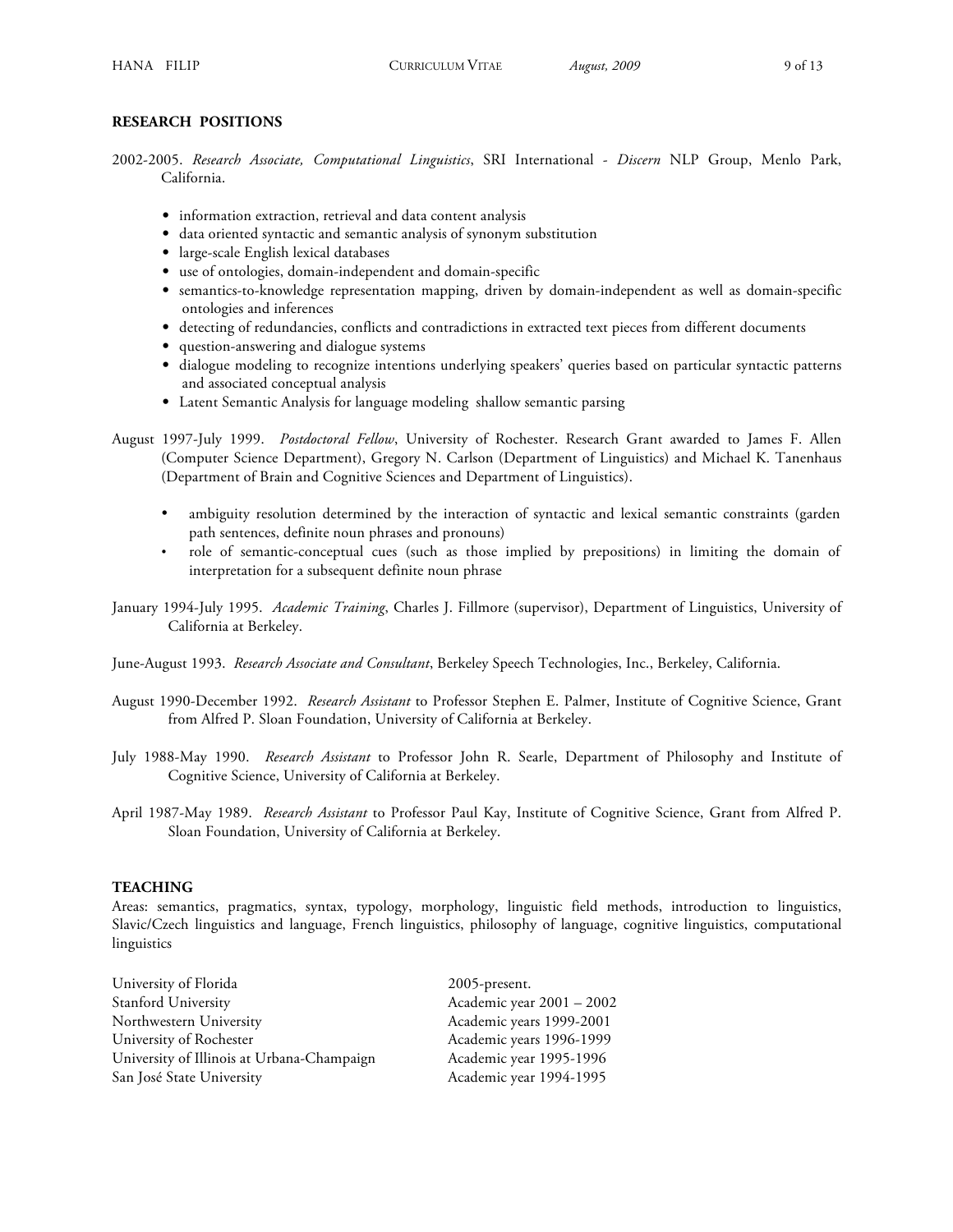# **Ph.D. DISSERTATION COMMITTEE MEMBER**

## **• University of Florida**

- 1. Shawn Burtoft, Department of Philosophy, "Cognitive Significance and Coextensionality." (Chair: John Biro). Expected Completion: Spring 2010.
- 2. Carlos Bernal, Department of Philosophy, "The Concept and the Nature of Law: A non-positivistic Theory of Law in Terms of Collective Intentionality." (Chair: Kirk Ludwig). Expected Completion: Spring 2010.
- 3. Casey Woodling, Department of Philosophy, "Topics in the Philosophy of Mind." (Chair: John Biro). Expected completion date: Spring 2010.
- 4. Vinh Nghiem, Department of Computer and Information Science and Engineering, "Internet Search Modeling." (Chair: Professor Paul Fishwick). Expected completion date: Spring 2010.
- 5. Marija Jankovic, Department of Philosophy, "Conventional Meaning." (Chair: Kirk Ludwig). Expected completion date: Spring 2010.

# **• International**

- 1. 2008. Olga Kagan, Department of English, The Hebrew University of Jerusalem, Israel. "On the Semantics of Structural Case." (Chair: Professor Edit Doron).
- 2. 2004–2005. Paul Braginsky, Department of English, Bar Ilan University, Israel, "The Semantics of the Prefix *za-* in Russian: An Inchoative Interpretation vs. a Completed Interpretation." (Chair: Professor Susan Rothstein).

# **M.A. THESIS COMMITTEE CHAIR**

**• University of Florida**

Christian Hettick, Program in Linguistics, "Automatic Diacritization of Arabic: Exploring new data sources for a probabilistic model." Expected Completion: Fall 2009.

# **UNIVERSITY SCHOLARS PROGRAM (CLAS University of Florida)**

2008-9. Mentor of James Foster. Department of Computer Science and Program in Linguistics.

## **PROFESSIONAL SERVICE**

**• Editor of a scholarly journal**

2006 – present. **Associate Editor** of the *Journal of Slavic Linguistics.* Chief Editor: Steven Franks, Department of Linguistics, Department of Slavic Languages and Literatures, Indiana University.

**• Linguistic Society of America (LSA)** Program Committee (three-year term starting in January 2009).

Program Committee liaison on the Secretariat-sponsored Public Relations Committee.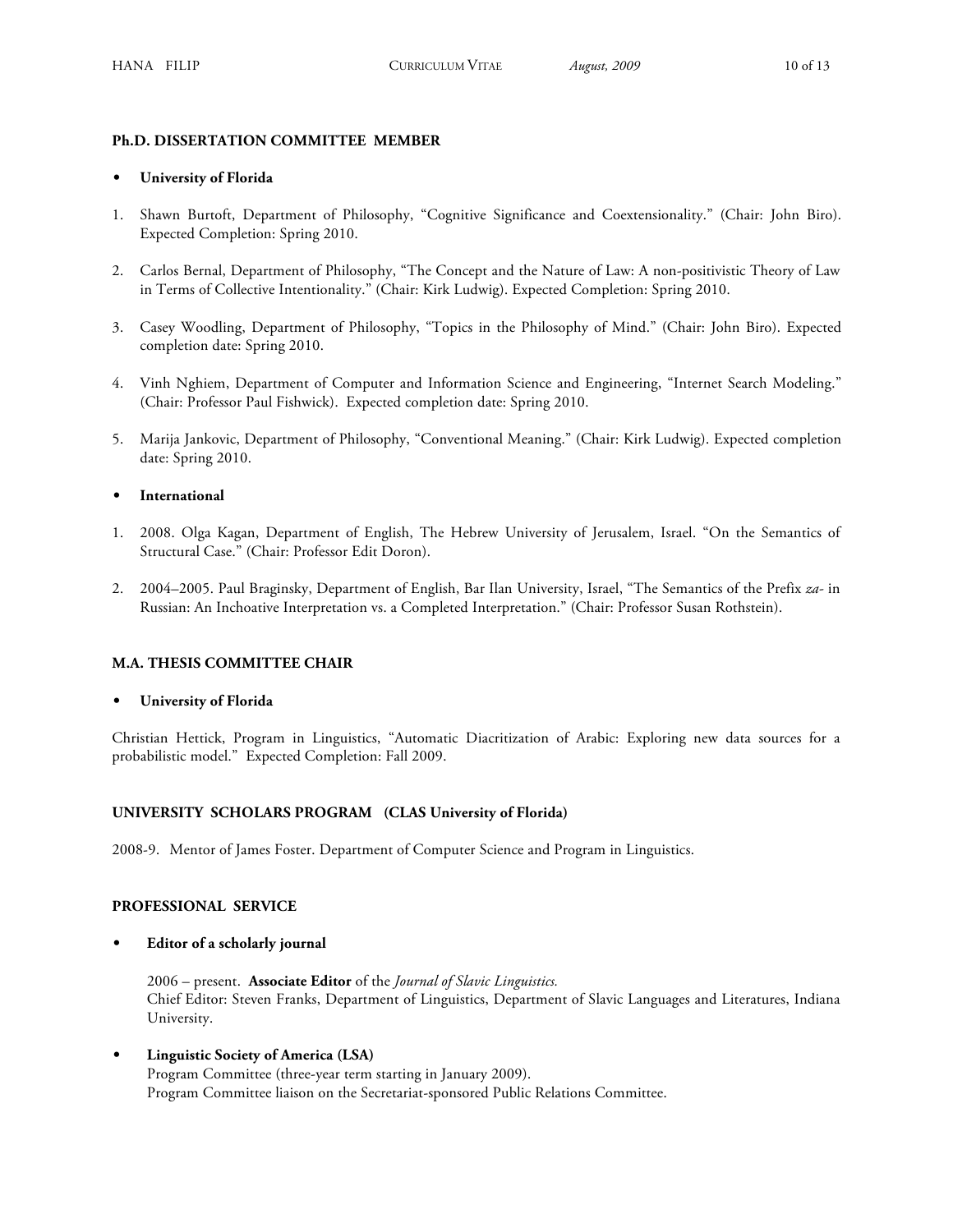# **• Reviewer for scholarly journals**

Applied Psycholinguistics: 2002 (1) Computational Linguistics: 2000 (1) Journal of English Linguistics: 1996 (1), 1997 (1), 2006 (1) Journal of Linguistics: 2003 (2), 2008 (1) Journal of Semantics: 1995 (1), 2007 (1) Journal of Slavic Linguistics: 2001 (1), 2002 (1), 2005 (1), 2006 (1) Language: 2002 (1), 2003 (1) Lingua: 2006 (1) Linguistics: 2009 (2) Linguistics and Philosophy: 1997 (1), 1998 (2), 2002 (1), 2005 (1), 2006 (1), 2009 (2) Natural Language and Linguistic Theory: 2000 (1), 2004 (1), 2008 (4), 2009 (2) Natural Language Semantics: 1999 (1), 2002 (1) Slavic and East European Journal: 1993 (1) Southwest Journal of Linguistics: 1999 (1) Studies in Language: 2005 (1) Syntax: 2003 (1), 2006 (1)

# **• Book manuscript reviewer**

- i. Oxford University Press, Oxford, Great Britain: 2001 (2), 2005 (1)
- ii. Basil Blackwell, Oxford, Great Britain: 2003 (2)
- iii. Center for the Studies of Language and Information (CSLI), Stanford University, Stanford: 1999 (2), 2002 (2)
- iv. John Benjamins Publishing Company, Amsterdam, The Netherlands, *Current Issues in Linguistic Theory (CILT)* book series: 2002 (1)

# **• Reviewer of book chapters**

- 2007. A book chapter entitled "Quantification as reference: Evidence from Q-verbs" by Maria Bittner and Naja Trondhjem, to be published in the volume entitled *Cross-Linguistic Perspectives on the Semantics of Quantification*, edited by Lisa Matthewson*.* Amsterdam: Elsevier.
- 2006. A book chapter entitled "Constructions and constructs: mapping a shift between predication and attribution" by Mirjam Fried, to be published in the volume entitled *Constructions and language change*, edited by Alex Bergs and Gabriele Diewald. Berlin: Mouton de Gruyter.
- 1999. A book chapter entitled "Agreement Patterns of Czech Group Nouns and Quantifiers" by Norbert Corver, published in the volume entitled *Semi-lexical categories. What's between function words and content words?* edited by Norbert Corver and Henk van Riemsdijk. 2001. Berlin: Mouton de Gruyter.

# **• Reviewer of conference proceedings papers**

CHRONOS 8: 2008 FASL (Formal Approaches to Slavic Linguistics): 1994-present. FDSL (Formal Description of Slavic Languages): 2007, 2008.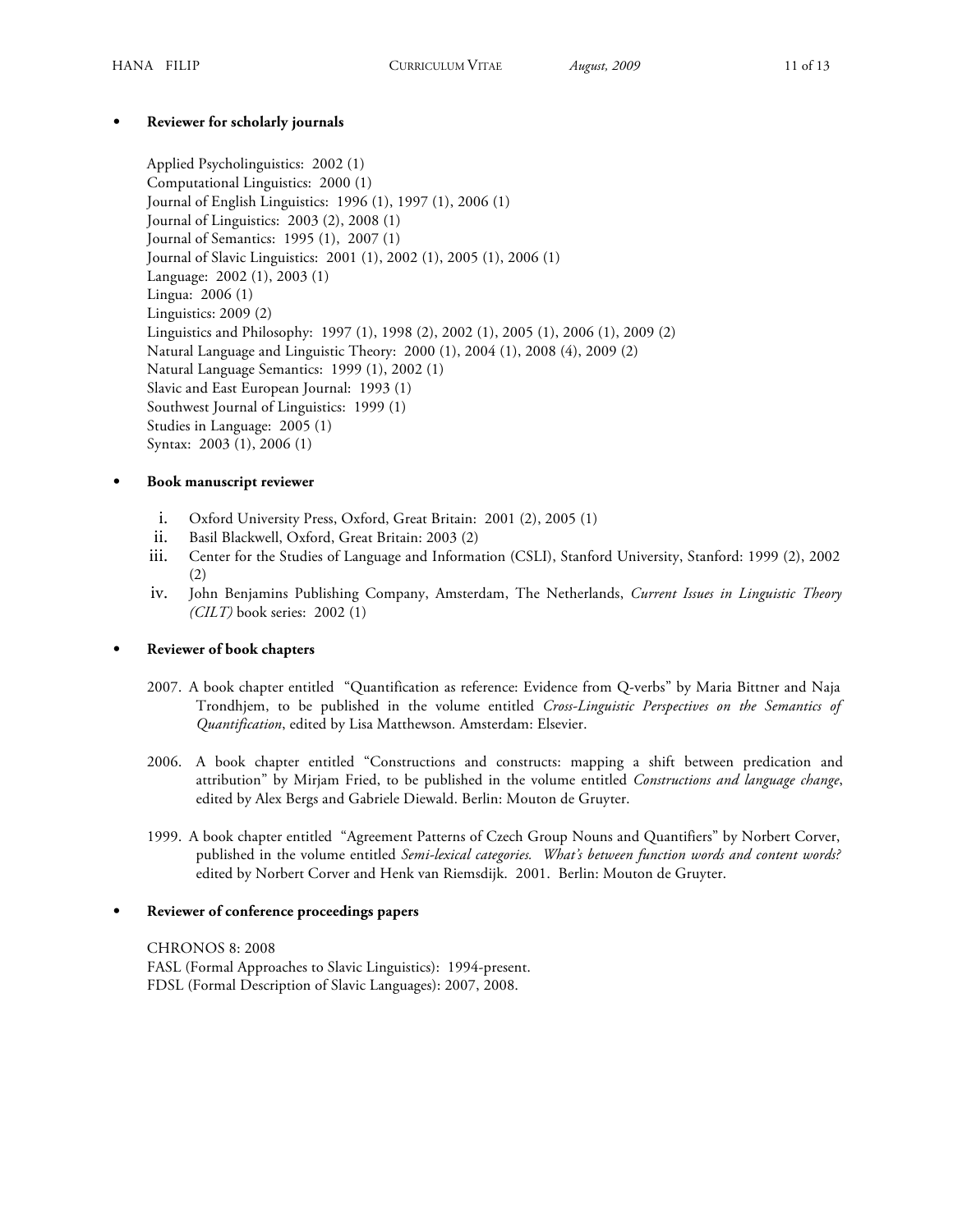# **• Conference abstract referee**

BLS (Berkeley Linguistic Society Meeting): 1986-1995 CHRONOS 9: 2009 Cognitive Science: 2006 CSDL (Conceptual Structure, Discourse & Language): 1994, 1995, 1996, 1997, 2006 CUNY (Sentence Processing Conference): 1997, 2005 ESCOL (Eastern States Conference on Linguistics): 1997 FASL (Formal Approaches to Slavic Linguistics): 1994-present (once a year) FDSL (Formal Description of Slavic Languages, Leipzig, Germany): 2002-present ICLC (International Cognitive Linguistics Association): 1997, 2006 LSA (Linguistic Society of America) Annual Meeting: 2008, 2010 (abstracts, organized sessions) SALT (Semantics and Linguistic Theory): 1996-present Sinn und Bedeutung ('Sense and Reference', Germany): 2005, 2006, 2008 WCCFL (West Coast Conference in Formal Linguistics): 1996-2003

# **• Grant reviewer**

2006 (July). National Science Foundation Grant External review.

# • **Workshop organization**

2000 (August). *Paths and Telicity in Event-structure*. In collaboration with Gregory N. Carlson, organized in connection with ESSLLI 2000, the Twelfth European Summer School in Logic, Language and Information. University of Birmingham, Great Britain.

2004 (March). *Event Structures in Linguistic Form and Interpretation*. Workshop at the Department of Linguistics and the Graduiertenkolleg: "Universality and Diversity: Linguistic Structures and Processes." University of Leipzig, Germany. Member of the organizing committee.

# **• Conference session organization**

2008 (July). A session on 'Tense, Aspect, and Modality', *The 18th International Congress of Linguists*, Seoul, South Korea, in collaboration with the main organizer of the session Johan van der Auwera (University of Antwerp, Belgium).

# **ADMINISTRATIVE SERVICE**

## • *Program in Linguistics, University of Florida*

2006-09. Curriculum Committee.

# • *Department of Germanic and Slavic Studies, University of Florida*

| 2006-07. | 1. Graduate Studies Committee (Germanic Section)       |
|----------|--------------------------------------------------------|
|          | 2. German Grammar Clinic Advisor                       |
| 2005-06. | 3. Slavic Search Committee & Germanic Search Committee |
|          | 4. Committee to revise Undergraduate Slavic Curriculum |